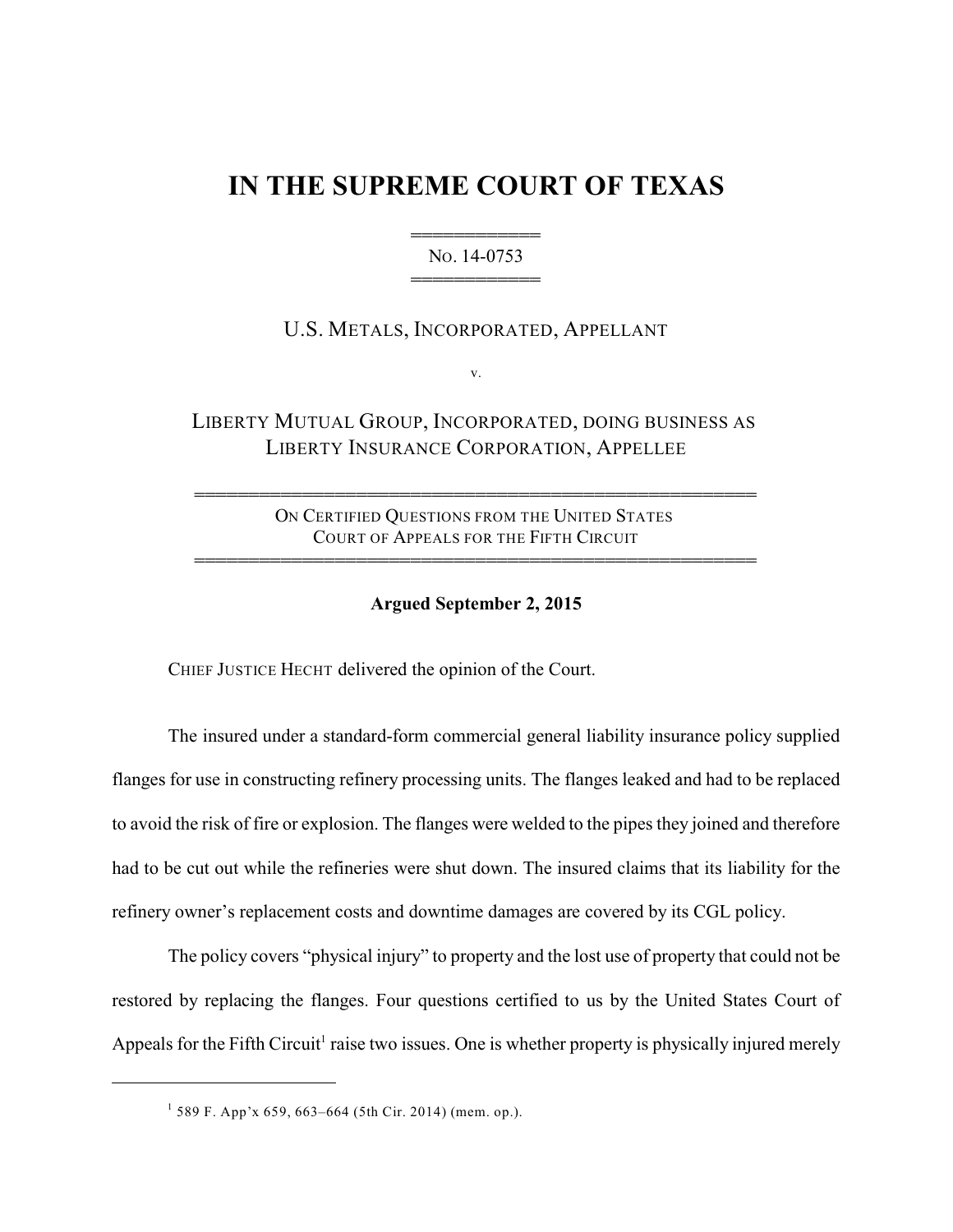by installing a defective product into it. This is an issue over which American jurisdictions have differed and one which we have not had occasion to consider. The other issue is whether replacing the flanges restored the refinery property to use when some of the property was destroyed in the process. We conclude that the policy does not cover most of the damages claimed and answer the Circuit's questions accordingly.

## **I**

U.S. Metals, Inc. sold ExxonMobil Corp. some 350 custom-made, stainless steel, weld-neck flanges for use in constructing nonroad diesel units at its refineries in Baytown, Texas, and Baton Rouge, Louisiana. The units remove sulfur from diesel fuel and operate under extremely high temperatures and pressures. ExxonMobil contracted for flanges made to meet industrystandards and designed to be welded to the piping. The pipes and flanges, after they were welded together, were covered with a special high temperature coating and insulation.

In post-installation testing, several flanges leaked. Further investigation revealed that the flanges did not meet industry standards, and ExxonMobil decided it was necessary to replace them to avoid the risk of fire and explosion. For each flange, this process involved stripping the temperature coating and insulation (which were destroyed in the process), cutting the flange out of the pipe, removing the gaskets (which were also destroyed in the process), grinding the pipe surfaces smooth for re-welding, replacing the flange and gaskets, welding the new flange to the pipes, and replacing the temperature coating and insulation. The replacement process delayed operation of the diesel units at both refineries for several weeks.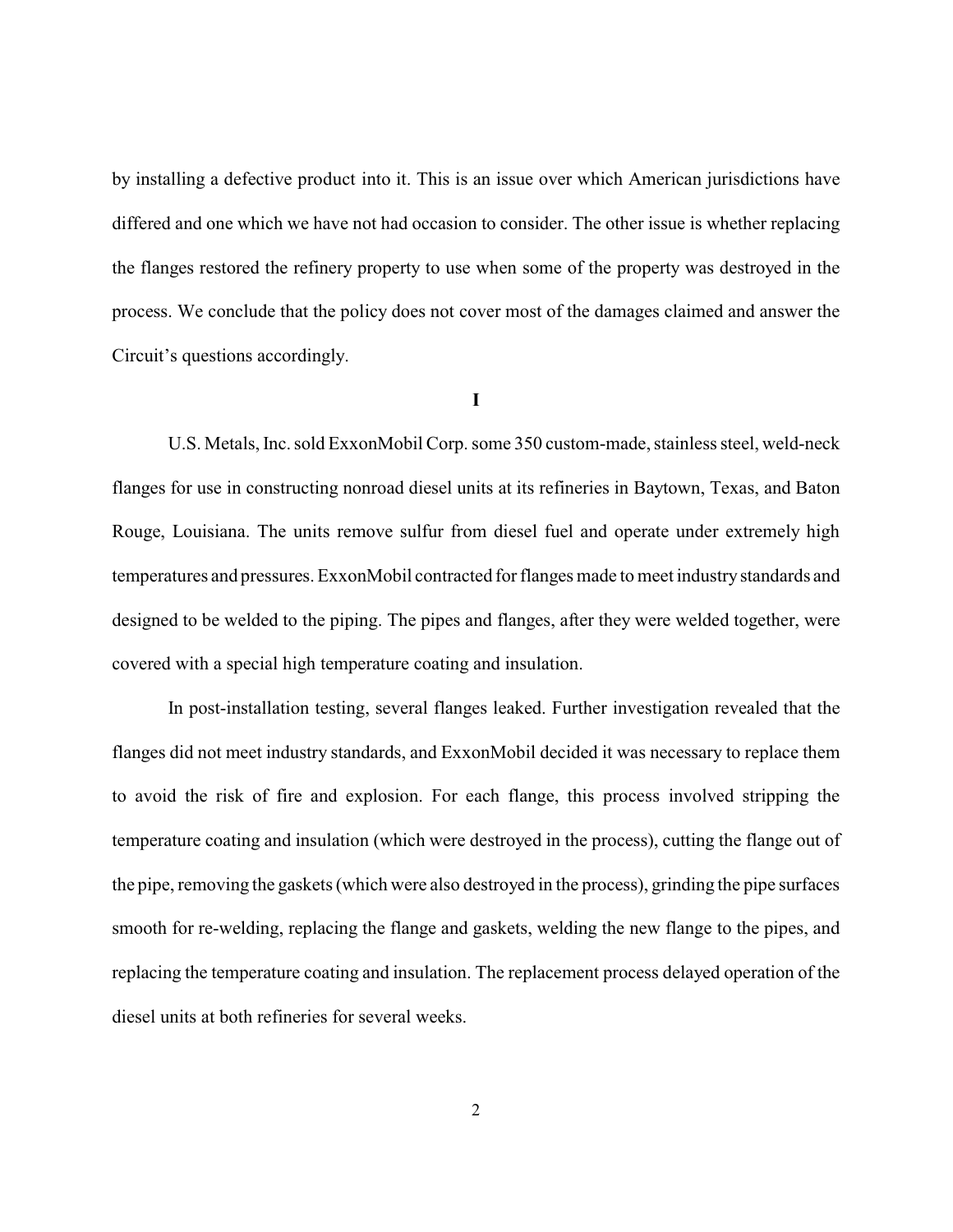ExxonMobil sued U.S. Metals for \$6,345,824 as the cost of replacing the flanges and \$16,656,000 as damages for the lost use of the diesel units during the process. U.S. Metals settled with ExxonMobil for \$2.2 million and then claimed indemnification from its commercial general liability insurer, Liberty Mutual Group, Inc., for the amount paid.

The convoluted provisions of the standard-form CGL policy:

- obligate Liberty Mutual to "pay those sums that [U.S. Metals] becomes legally obligated to pay as damages because of . . . 'property damage' to which this insurance applies";
- define "property damage" to mean "[p]hysical injury to tangible property, including all resulting loss of use of that property", and "[l]oss of use of tangible property that is not physically injured";
- exclude, in subparagraph K, "'property damage' to 'your product' arising out of it or any part of it";
- exclude, in subparagraph M, "'[p]roperty damage' to 'impaired property' or property that has not been physically injured, arising out of . . . [a] defect, deficiency, inadequacy or dangerous condition in 'your product'";
- define "your product" to mean "[a]ny goods or products . . . sold . . . by [U.S. Metals]"; and
- define "impaired property" to mean:
	- tangible property, other than "your product" . . . , that cannot be used or is less useful because:
	- a. It incorporates "your product" . . . that is known or thought to be defective, deficient, inadequate or dangerous; or
	- b. You have failed to fulfill the terms of a contract or agreement;

if such property can be restored to use by the repair, replacement, adjustment or removal of "your product" . . . or your fulfilling the terms of the contract or agreement.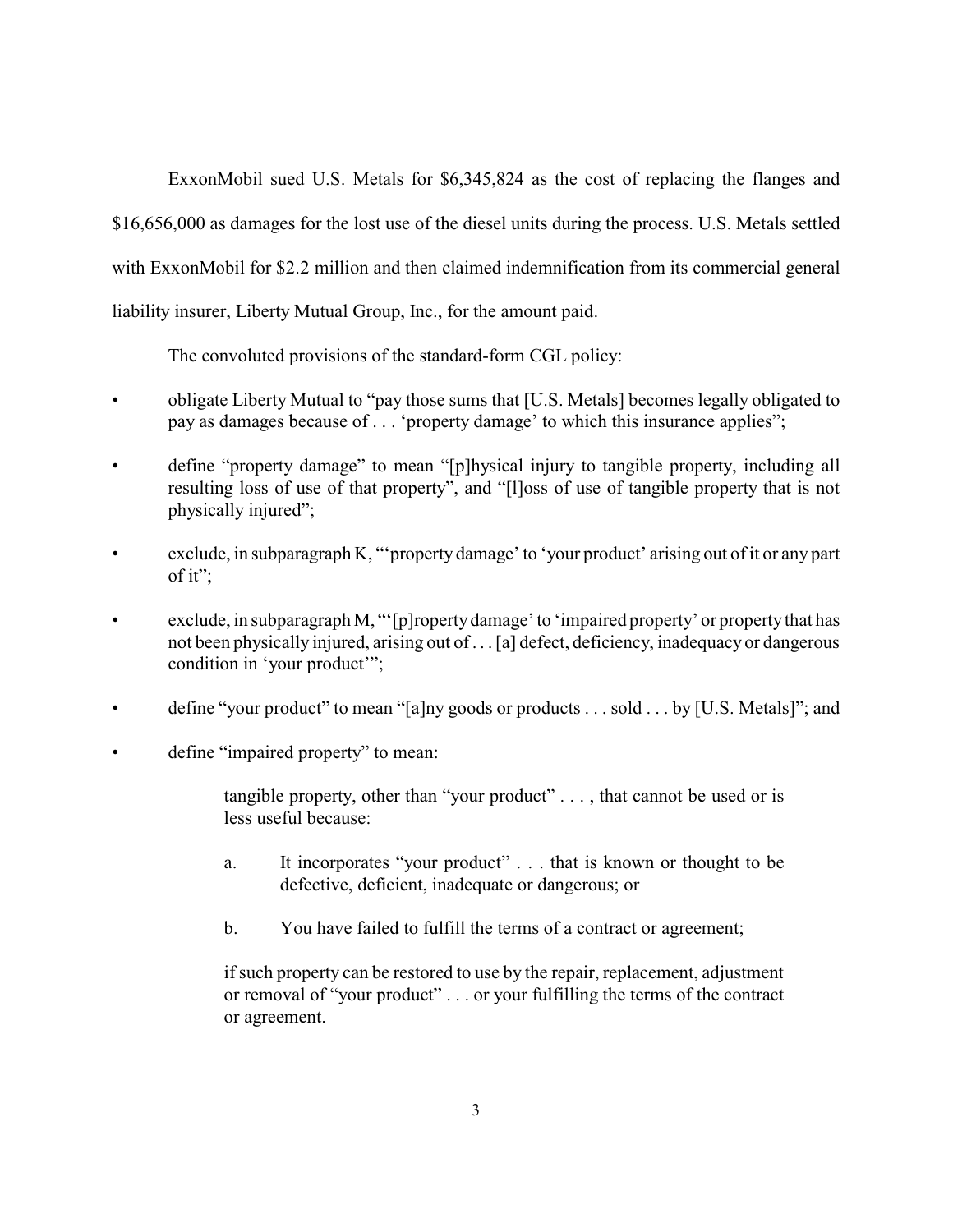All damages for which U.S. Metals claims coverage arose out of its defective flanges, and thus Exclusions K and M apply. Under Exclusion K, damages to the flanges themselves are not covered, and U.S. Metals does not claim them. Under Exclusion M, the policy does not cover damages to property, or for the loss of its use, if the property was not physically injured or if it was restored to use by replacement of the flanges. The existence and extent of coverage thus depends on whether ExxonMobil's property was (1) physically injured or (2) restored to use by replacing the flanges. U.S. Metals contends that ExxonMobil's property was physically injured both by the mere installation of the faulty flanges and also later, during the replacement process. U.S. Metals further contends that the diesel units could not be restored to use simply by replacing the flanges because welds, gaskets, insulation, and coating were destroyed in the process and had to be replaced as well.

Liberty Mutual denied coverage, and U.S. Metals sued in federal district court to determine its right to a defense and indemnity under the policy. The court granted summary judgment for Liberty Mutual. On appeal, the Fifth Circuit certified to this Court the following four questions inquiring about the meaning of "physical injury" and "replacement" in the CGL policy and their application in this situation:

- 1. In the "your product" and "impaired property" exclusions, are the terms "physical injury" and/or "replacement" ambiguous?
- 2. If yes as to either, are the aforementioned interpretations offered by the insured reasonable and thus, must be applied pursuant to Texas law?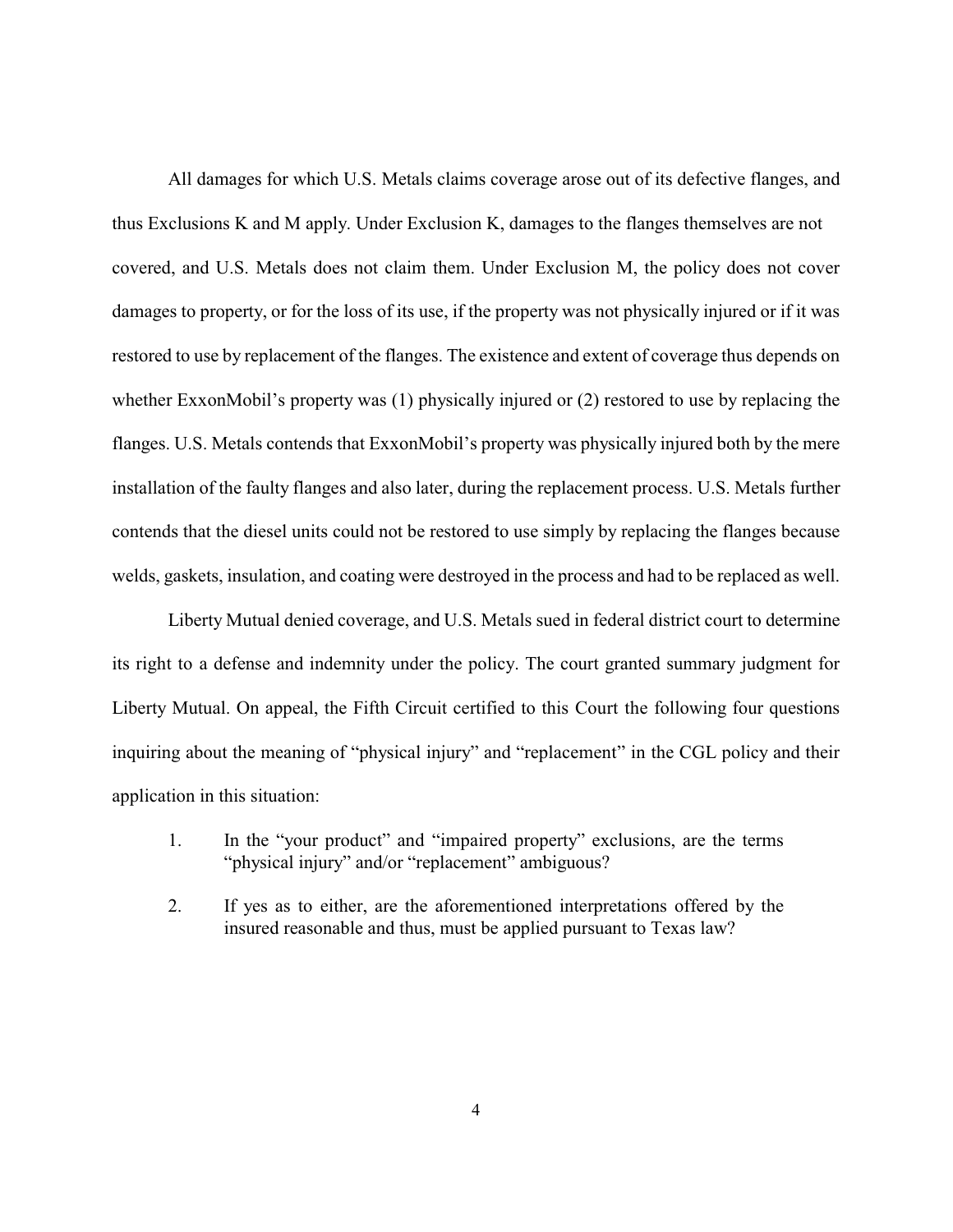- 3. If the above question 1 is answered in the negative as to "physical injury," does "physical injury" occur to the third party's product that is irreversibly attached to the insured's product at the moment of incorporation of the insured's defective product or does "physical injury" only occur to the third party's product when there is an alteration in the color, shape, or appearance of the third party's product due to the insured's defective product that is irreversibly attached?
- 4. If the above question 1 is answered in the negative as to "replacement," does "replacement" of the insured's defective product irreversibly attached to a third party's product include the removal or destruction of the third party's product?<sup>2</sup>

As we will explain, the parties' dispute and the certified questions distill to two essential inquiries. First: did the mere installation of the faulty flanges physically injure the diesel units when the only harm at that point was the risk of leaks? Or put more generally: is property physically injured simply by the incorporation of a faulty component with no tangible manifestation of injury? And second: is property restored to use by replacing a faulty component when the property must be altered, damaged, and repaired in the process? We will address these issues in turn and then answer the certified questions.

**II**

A fewbasic principles guide our analysis. The interpretation of an insurance policy, like other contracts, begins with the text, $3$  and requires that undefined words be given their plain, ordinary, and

<sup>&</sup>lt;sup>2</sup> 589 F. App'x 659, 663–664 (5th Cir. 2014) (mem. op.). As usual, the Fifth Circuit has "disclaim[ed] any intention or desire that [this Court] confine its reply to the precise form or scope of the questions certified." *Id.* at 664.

<sup>&</sup>lt;sup>3</sup> Glover v. Nat'l Ins. Underwriters, 545 S.W.2d 755, 761 (Tex. 1977) ("[T]he plain language of an insurance policy, like that of any other contract, will be given effect when the parties' intent may be discerned from that language.").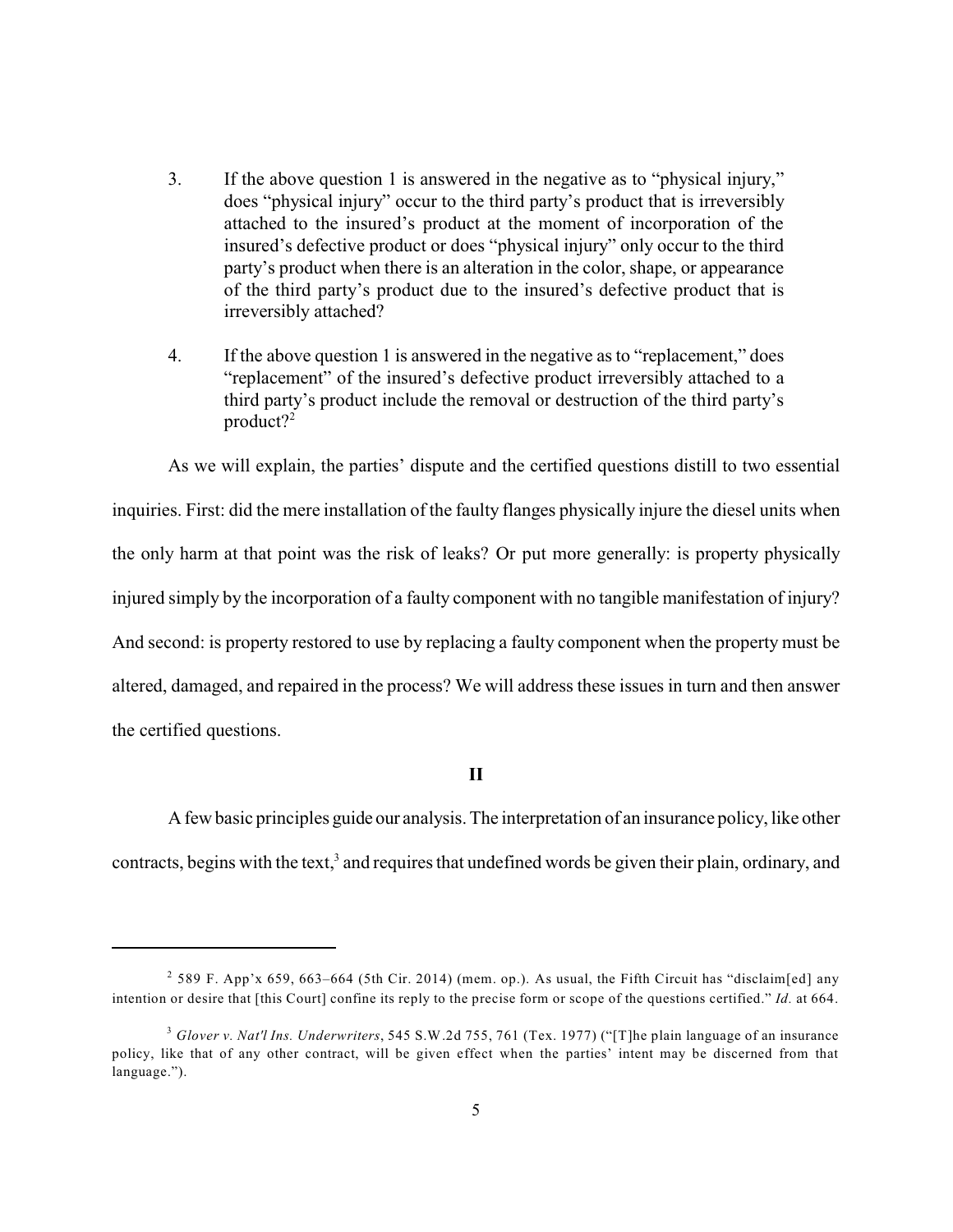generally accepted meanings absent some indication of a different intent.<sup>4</sup> An interpretation that gives each word meaning is preferable to one that renders one surplusage.<sup>5</sup> And a policy provision is ambiguous only if it is subject to more than one reasonable interpretation $\delta$  and not merely because the parties<sup>7</sup> or other courts<sup>8</sup> differ over its interpretation. With these basic principles in mind, we turn to the policy provisions at issue.

**A**

The parties dispute whether the installation of the faulty flanges physically injured the diesel units within the meaning of the CGL policy. The policy covers "injury", which means "[t]he violation of another's legal right", or more generally, "[a]ny harm or damage."<sup>9</sup> But the policy does

*RSUI Indem. Co. v. The Lynd Co.*, 466 S.W.3d 113, 119 (Tex. 2015) ("An ambiguity does not arise simply 7 because the parties offer conflicting interpretations." (quoting *Schaefer*, 124 S.W.3d at 157)).

*Grain Dealers*, 943 S.W.2d at 459 (rejecting argument that "policy provisions are ambiguous and susceptible 8 to more than one reasonable interpretation merely because other jurisdictions have reached differing conclusions about similar policy provisions").

*Gonzalez v. Mission Am. Ins. Co.*, 795 S.W.2d 734, 736 (Tex. 1990) (undefined policy terms "should be given 4 their plain, ordinary and generally accepted meanings"); *Ramsay v. Md. Am. Gen. Ins. Co.*, 533 S.W.2d 344, 346 (Tex. 1976) (same); *W. Reserve Life Ins. Co. v. Meadows*, 261 S.W.2d 554, 557 (Tex. 1953) (same).

*Liberty Mut. Ins. Co. v. Am. Emp'rs Ins. Co.*, 556 S.W.2d 242, 245 (Tex. 1977) (cited in *Ewing Const. Co.* 5 *v. Amerisure Ins. Co.*, 420 S.W.3d 30, 37 (Tex. 2014) ("[I]nterpretations of contracts as a whole are favored so that none of the language in them is rendered surplusage.")); *accord Am. Mfrs. Mut. Ins. Co. v. Schaefer*, 124 S.W.3d 154, 157, 159 (Tex. 2003); *Kelley-Coppedge, Inc. v. Highlands Ins. Co.*, 980 S.W.2d 462, 464 (Tex. 1998).

*Grain Dealers Mut. Ins. Co. v. McKee*, 943 S.W.2d 455, 458 (Tex. 1997) ("A contract is unambiguous as a 6 matter of law if it can be given a definite or certain legal meaning. Conversely, if an insurance contract is subject to more than one reasonable interpretation, the contract is ambiguous and the interpretation that most favors coverage for the insured will be adopted." (citation omitted)).

<sup>&</sup>lt;sup>9</sup> Black's Law Dictionary 905 (10th ed. 2014); *see also* Webster's Third New International Dictionary 1164 ("an act that damages, harms, or hurts : an unjust or undeserved infliction of suffering or harm : wrong[;] a violation of another's rights for which the law allows an action to recover damages or specific property or both : an actionable wrong[;] hurt, damage, or loss sustained").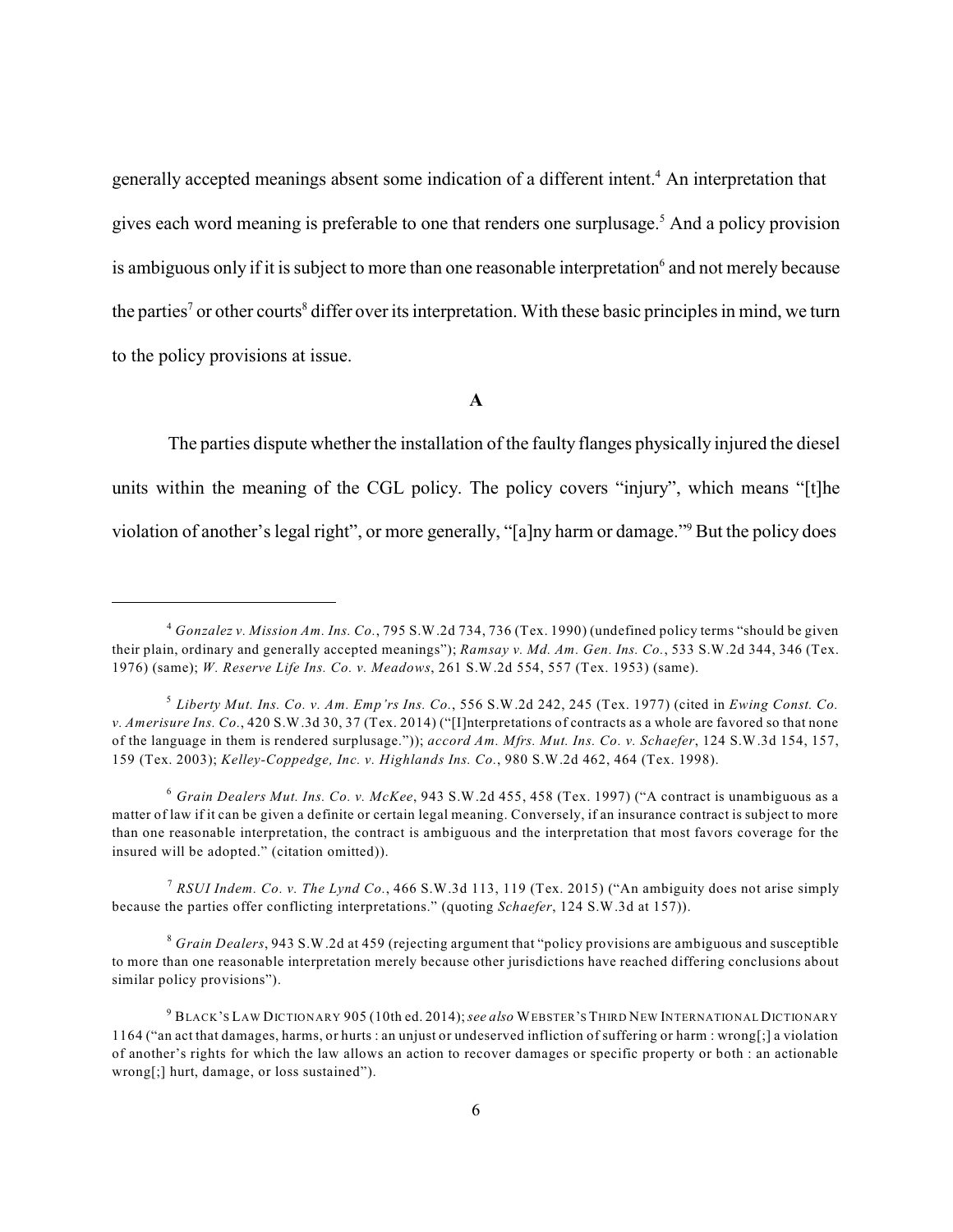not cover every injury; it covers only "physical injury". "Physical" means "[o]f, relating to, or involving material things; pertaining to real, tangible objects".<sup>10</sup>

A thing whose use or function is diminished by the incorporation of a faulty component can fairly be said to be injured, even if the injury is intangible, latent, or inchoate. Here, the installation of the leaky flanges—or at least potentially leaky, and in any event below-standard—can certainly be said to have injured—harmed or damaged—the diesel units by increasing the risk of danger from their operation and thus reducing their value. But if that increased risk amounted to *physical* injury within the meaning of the CGL policy, then it is difficult to imagine a non-physical injury. Any lessening of property by adding a component would be not only injury but physical injury. The policy's limitation of coverage to damages from physical injury necessarily implies that there can be non-physical, non-covered injuries. Otherwise, the requirement that injury be "physical" would be superfluous. To give "physical" its plain meaning, a covered injury must be one that is tangible.

The meaning of "physical injury" in a standard-form CGL policy has been thoroughly explored in two cases. The issue in both was whether a home was physically injured when the plumbing system was installed—the incorporation theory—or not until years later when it began to

<sup>&</sup>lt;sup>10</sup> BLACK'S LAW DICTIONARY 1331 (10th ed. 2014); *see also* WEBSTER'S THIRD NEW INTERNATIONAL DICTIONARY 1706 ("of or relating to natural or material things as opposed to things mental, moral, spiritual, or imaginary").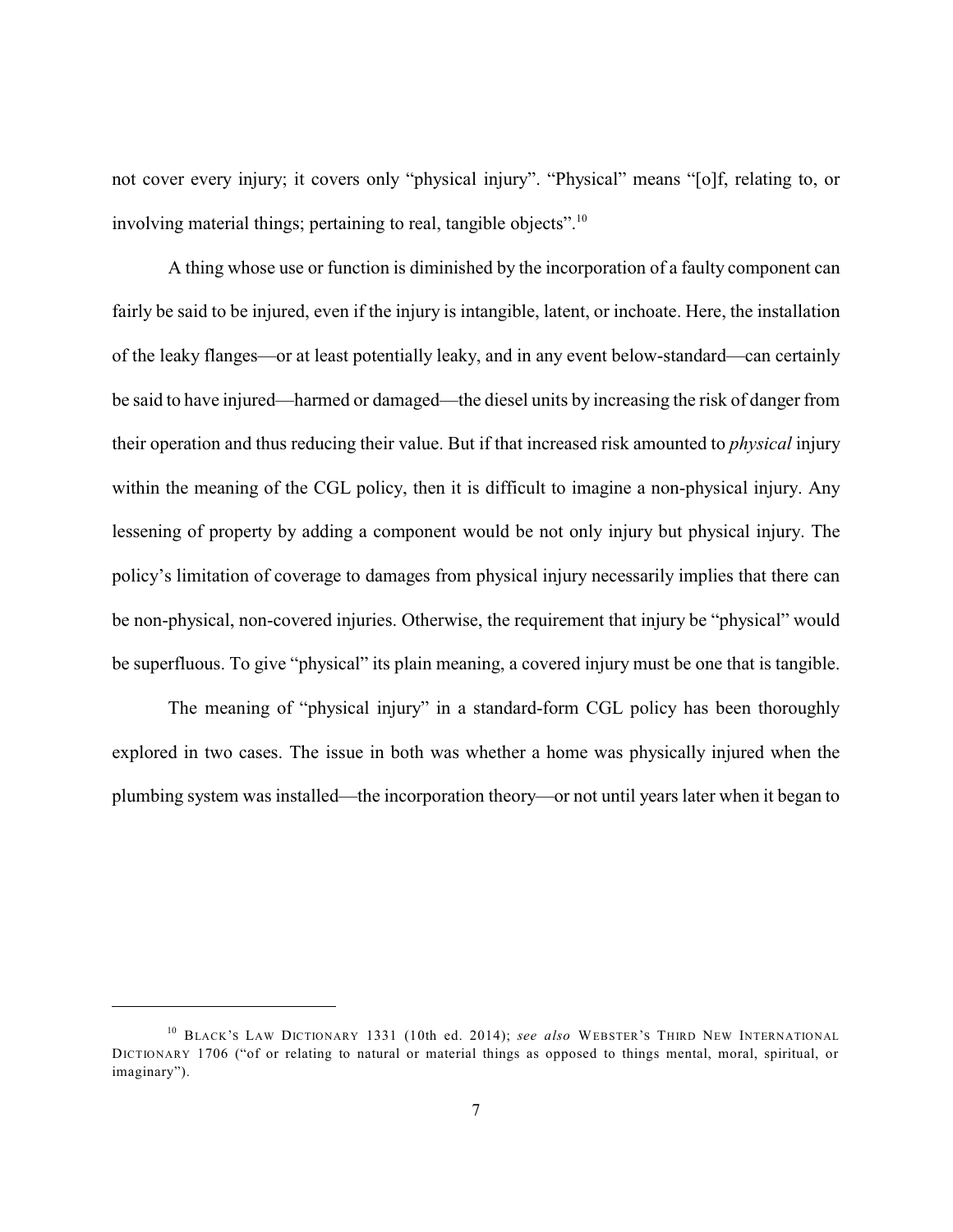leak—the actual harm theory. In the first case, *Eljer Manufacturing, Inc. v. Liberty Mutual Insurance*

*Co.* (*Eljer I*), a Seventh Circuit panel, applying Illinois law, acknowledged that

[t]he central meaning of [physical injury] as it is used in everyday English—the image it would conjure up in the mind of a person unschooled in the subtleties of insurance law—is of a harmful change in appearance, shape, composition, or some other physical dimension of the "injured" person or thing. If water leaks from a pipe and discolors a carpet or rots a beam, that is physical injury, perhaps beginning with the very earliest sign of rot—the initial contamination . . . . The ticking time bomb, in contrast, does not injure the structure in which it is placed, in the sense of altering the structure in a harmful, or for that matter in any, way—until it explodes.<sup>11</sup>

But the panel majority rejected this theory, reasoning instead that because the purpose of insurance is to spread risks, and because the failure rate was sufficiently high to mark the product as defective and induce a rational owner to replace the plumbing system before it leaked, the inclusion of the system in a home was physical injury.<sup>12</sup> The majority's *Erie*-guess,  $\frac{13}{2}$  though less than firm, was that the Illinois Supreme Court would embrace the incorporation theory of physical injury for CGL policy coverage.<sup>14</sup>

<sup>972</sup> F.2d 805, 808–809 (7th Cir. 1992). 11

 $12$  *Id.* at 809-812.

*See Erie R.R. v. Tompkins*, 304 U.S. 64 (1938). 13

<sup>&</sup>lt;sup>14</sup> 972 F.2d at 813-814.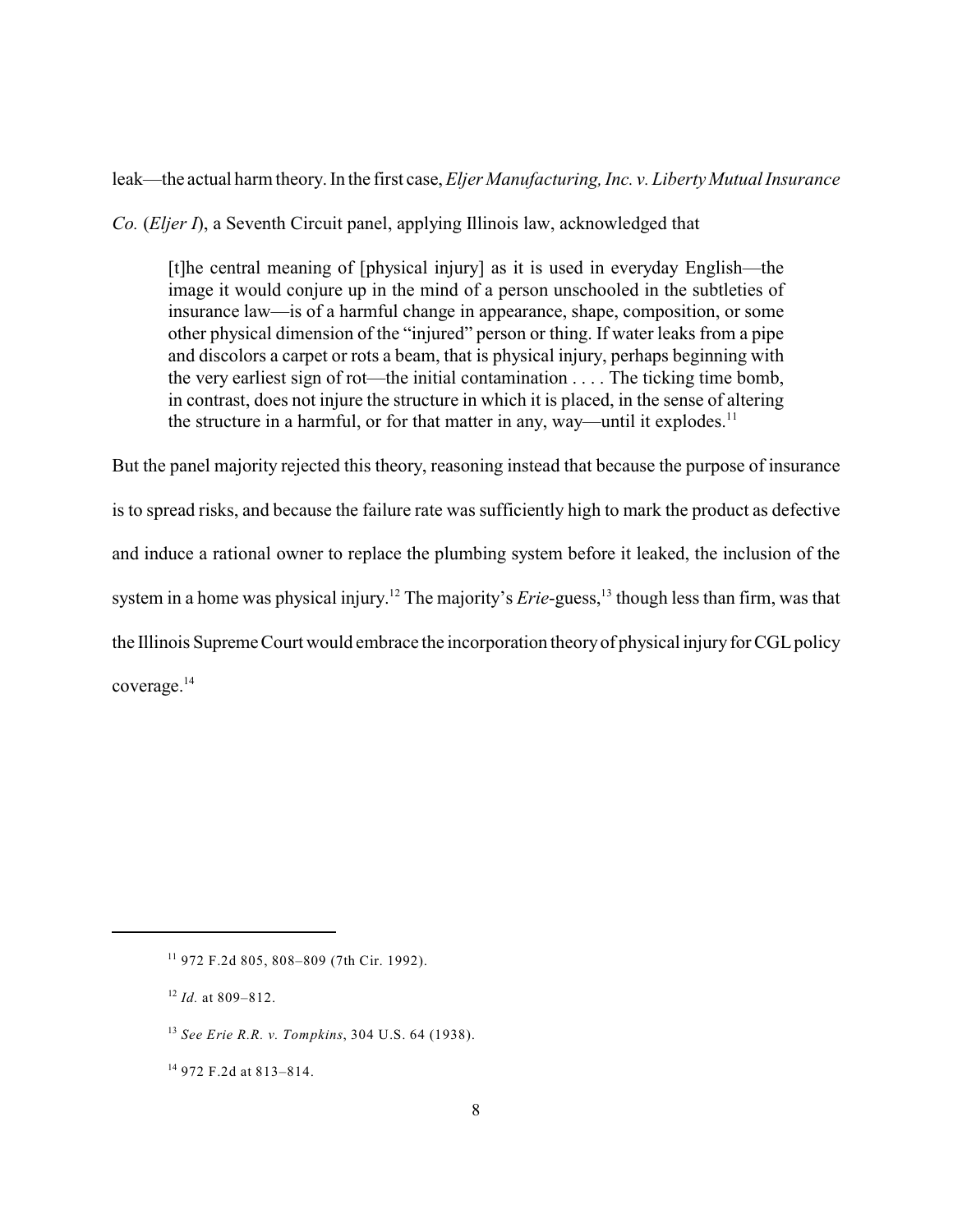The majority guessed wrong. Nine years later, in *Travelers Insurance Co. v. Eljer Manufacturing, Inc.* (*Eljer II*), the Illinois Supreme Court held that incorporating a defective component into something is not, in and of itself, "physical injury", even though there is "intangible damage, such as diminution in value".<sup>15</sup>

[W]ithout a harmful change in appearance, shape, composition, or some other physical dimension to the claimants' property, the insurance coverage is not triggered. We believe that [*Eljer I*] erred when it set aside the central, plain, and ordinary meaning of the term physical injury . . . .<sup>16</sup>

Our case does not have the timing issue the *Eljer* cases had. Some of the plumbing systems in those cases did not leak for years after the systems were installed, whereas U.S. Metals' flanges leaked from the very start, in initial testing before they were even placed into service. But the salient point to be drawn from *Eljer II* is that physical injury, for purposes of the same CGL policy provision at issue here, resulted not from the installation but from the leak. Leaks from U.S. Metals' flanges never caused injury because ExxonMobil replaced them to avoid any risk of injury.

We count twelve state high courts that have considered whether to adopt the incorporation theory in interpreting "physical injury" in CGL policies. Of those, five have rejected the theory

<sup>&</sup>lt;sup>15</sup> 757 N.E.2d 481, 496 (Ill. 2001).

<sup>&</sup>lt;sup>16</sup> Id. at 497 (internal quotation marks and citation omitted).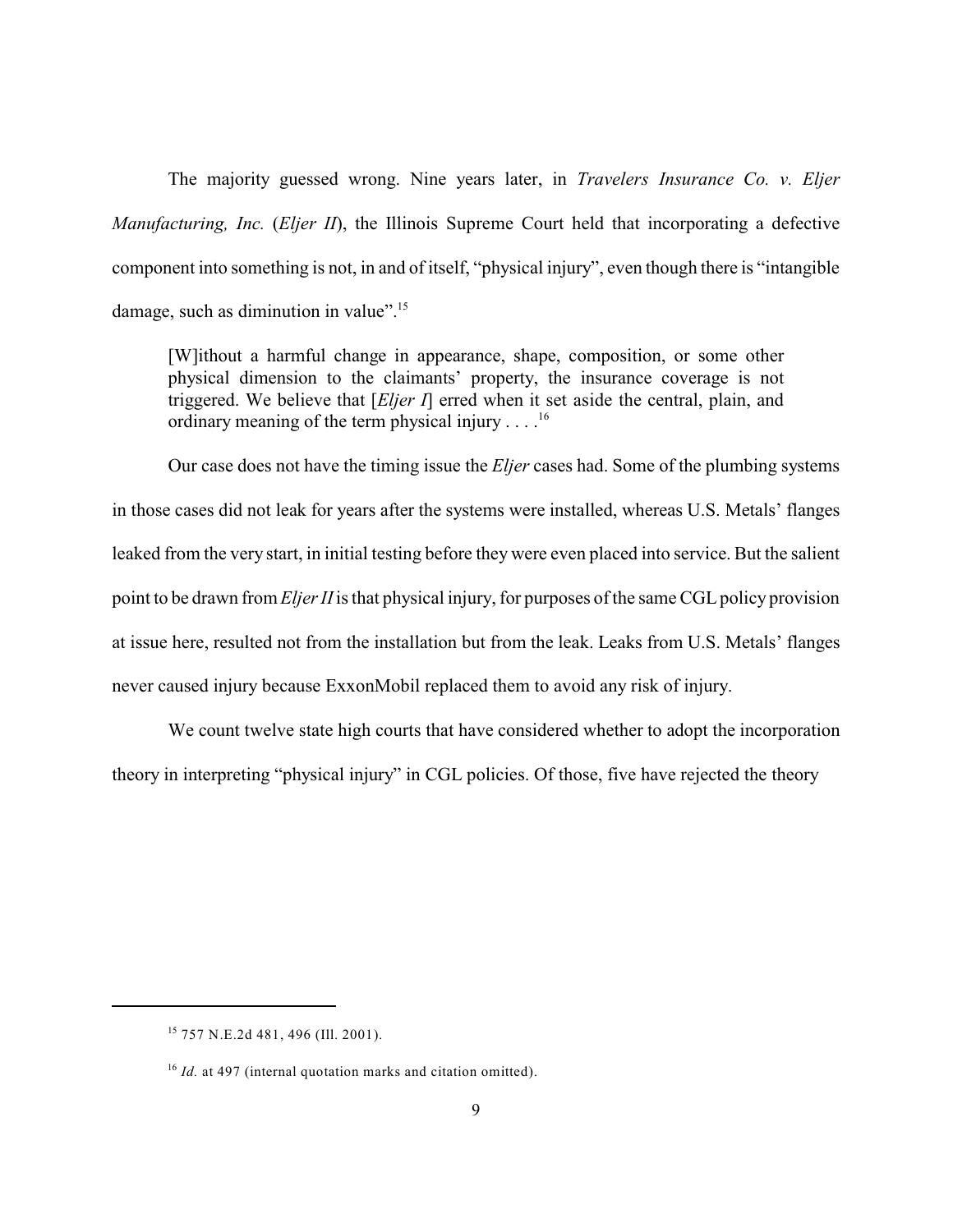expressly<sup>17</sup> and five implicitly.<sup>18</sup> Only two state high courts have followed the incorporation theory.<sup>19</sup>

Several other state and federal courts have rejected the incorporation theory.<sup>20</sup>

<sup>18</sup> Five state high courts have implicitly rejected the incorporation theory by holding that property damage covered under a CGL does not include defective work or a defective component alone, but would include damage caused by that defective work or component to other property. *See Capstone Bldg. Corp v. Am. Motorists Ins. Co.*, 67 A.3d 961, 980–982 (Conn. 2013); *Crossmann Cmtys. of N.C. Inc. v. Harleysville Mut. Ins. Co.*, 717 S.E.2d 589, 594 (S.C. 2011); *Concord Gen. Mut. Ins. Co. v. Green & Co. Bldg. & Dev. Corp.*, 8 A.3d 24, 26–28 (N.H. 2010); *Vogel v. Russo*, 613 N.W.2d 177, 183–184 (Wis. 2000) (abrogated on other grounds); *cf. Mut. of Enumclaw Ins. Co. v. T & G Constr., Inc.*, 199 P.3d 376, 384 (Wash. 2008) (damage caused by the defective siding to the subsurface and interior walls, installed not by the insured but by others, was property damage covered by the policy; thus, removal and reinstallation of the siding to repair damage to the walls was within the scope of property damage).

<sup>19</sup> Citing *Eljer I*, the Wyoming Supreme Court noted, without further analysis, that "[i]t is well-recognized that the installation of a defect into a building is physical injury as defined in insurance policies." *Helm v. Bd. of Cty. Comm'rs,* 989 P.2d 1273, 1276 (Wyo. 1999). But *Helm* predates most of the contrary decisions, and the "defect" "installed" was actually the county's negligent inspection of a home. *Id.* at 1274. The Supreme Court of Montana adopted the incorporation theory for a case involving the application of defective paint to water pipes and tanks. *Swank Enters., Inc. v. All Purpose Servs., Ltd.*, 154 P.3d 52, 56 (Mont. 2007) (holding that "physical injury" for purposes of "property damage" under a commercial general liability insurance contract refers to a physical and material alteration resulting in a detriment). Note that the New York Court of Appeals, in applying incorporation theory in a limitations case, cited approvingly insurance coverage cases holding that injury-in-fact occurs when a defective component is integrated into a larger product, and that the trigger date for coverage was the date of installation of asbestos insulation. *See MRI Broadway Rental, Inc. v. U.S. Mineral Prods. Co.*, 704 N.E.2d 550, 553 (N.Y. 1998) (citing *Sturges Mfg. Co. v. Utica Mut. Ins. Co.*, 332 N.E.2d 319, 322 (N.Y. 1975) (explaining, in a case involving defective components in ski bindings, that "[w]hen one product is integrated into a larger entity, and the component product proves defective, the harm is considered harm to the entity to the extent that the market value of the entity is reduced in excess of the value of the defective component"), and *Md. Cas. Co. v. W. R. Grace & Co.*, 23 F.3d 617, 627 (2d Cir. 1993) ("holding that installation of asbestos is an occurrence of damage-in-fact and triggers the insurance coverage in effect at that time")); *see also Hoechst Celanese Corp. v. Certain Underwriters at Lloyd's London*, 673 A.2d 164, 169 (Del. 1996) (rejecting, as a matter of New York law, that "'property damage' occurs *only* at the time of a leak in the plumbing system, or when the homeowner decides to replace the system").

 $^{20}$  In an analogous case, the Eighth Circuit concluded that the incorporation of defectively welded pipe sections into a larger piping structure was not physical injury: "there is no 'property damage' unless and until the incorporation of a defective product or component results in 'physical injury to tangible property' in at least some part of the system." *Esicorp, Inc. v. Liberty Mut. Ins. Co.*, 266 F.3d 859, 863 (8th Cir. 2001). In *New Hampshire Insurance Co. v. Viera*, 930

*See U.S. Fire Ins. Co. v. J.S.U.B., Inc.*, 979 So. 2d 871, 890 (Fla. 2007) (recognizing that the "mere inclusion 17 of a defective component" is not property damage); *Travelers Indem. Co. of Am. v. Moore & Assocs., Inc.*, 216 S.W.3d 302, 309–310 (Tenn. 2007) (same); *United Nat'l Ins. Co. v. Frontier Ins. Co.*, 99 P.3d 1153, 1158 (Nev. 2004) (determining that damage to a welded steel sign occurred at the time the sign collapsed in a windstorm, not at the time the sign was negligently attached to its frame); *Wyo. Sawmills, Inc. v. Transp. Ins. Co.*, 578 P.2d 1253, 1256 (Or. 1978) (rejecting the insured's argument that defective studs "became integrated into and were made a part of the building and their subsequent warping was damage to the building whether the damage was limited to the studs or not"); *see also Taylor Morrison Servs., Inc. v. HDI-Gerling Am. Ins. Co.*, 746 S.E.2d 587, 591 n.10 (Ga. 2013) (quoting the decision in *J.S.U.B.* approvingly but failing to reach the "property damage" issue).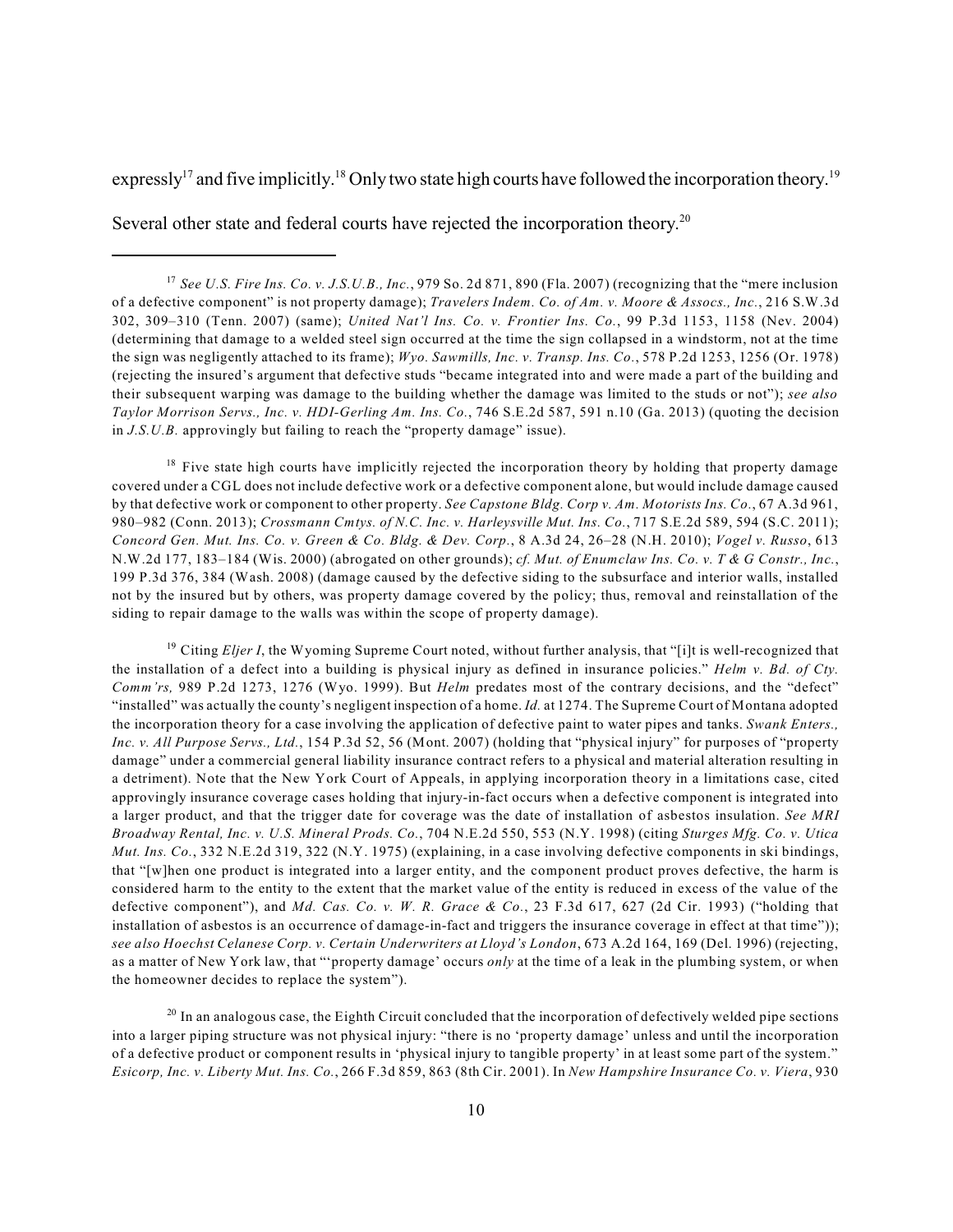We agree with most courts to have considered the matter that the best reading of the standardform CGL policy text is that physical injury requires tangible, manifest harm and does not result merely upon the installation of a defective component in a product or system. Our rejection of the incorporation theory is consistent with our other interpretations of CGL policies. We have held that faulty workmanship can be the basis of an "occurrence", though we noted that "faulty workmanship that merely diminishes the value of the home without causing physical injury or loss of use does not involve 'property damage."<sup>21</sup> We have further held that, for purposes of a duty to defend under an occurrence-based policy period, damage due to faulty workmanship "occurs" not at the time the damage manifests (when it is discovered or discoverable) nor when the plaintiff is exposed to the agent that will eventually cause the damage (when it is installed, presumably).<sup>22</sup> Rather, under a straightforward reading of the policy, we concluded that "[o]ccurred means when *damage* occurred, not when *discovery* occurred."<sup>23</sup> Since a defective product that causes damage is not an occurrence until the damage actually happens, it would be inconsistent to now find that a defective product that does *not* cause damage is nevertheless an occurrence at the time of incorporation.

F.2d 696 (9th Cir. 1991), the court concluded that the policy's 1973 addition of "physical" meant that mere diminution in value caused by the incorporation of the insured's defective products was not covered property damage under the post-1986 version of the policy. *Id.* at 700–701. Here in Texas, the First Court of Appeals held that there was no coverage for costs to repair defective welds where "the welds were never 'in an initial satisfactory state that was changed by some external event into an unsatisfactory state'" because they were defective to begin with. *N. Am. Shipbuilding, Inc. v. S. Marine & Aviation Underwriting, Inc.*, 930 S.W.2d 829, 834 (Tex. App.—Houston [1st Dist.] 1996, no writ) (quoting *Trinity Indus., Inc. v. Ins. Co. of N. Am.*, 916 F.2d 267, 270–271 (5th Cir. 1990)).

*Lamar Homes, Inc. v. Mid-Continent Cas. Co.*, 242 S.W.3d 1, 8–10 (Tex. 2007). 21

*Don's Bldg. Supply, Inc. v. OneBeacon Ins. Co.*, 267 S.W.3d 20, 24–30 (Tex. 2008). 22

*Id.* at 24, 30; *see also id.* at 24 ("we hold that property damage under this policy occurred when actual 23 physical damage to the property occurred.").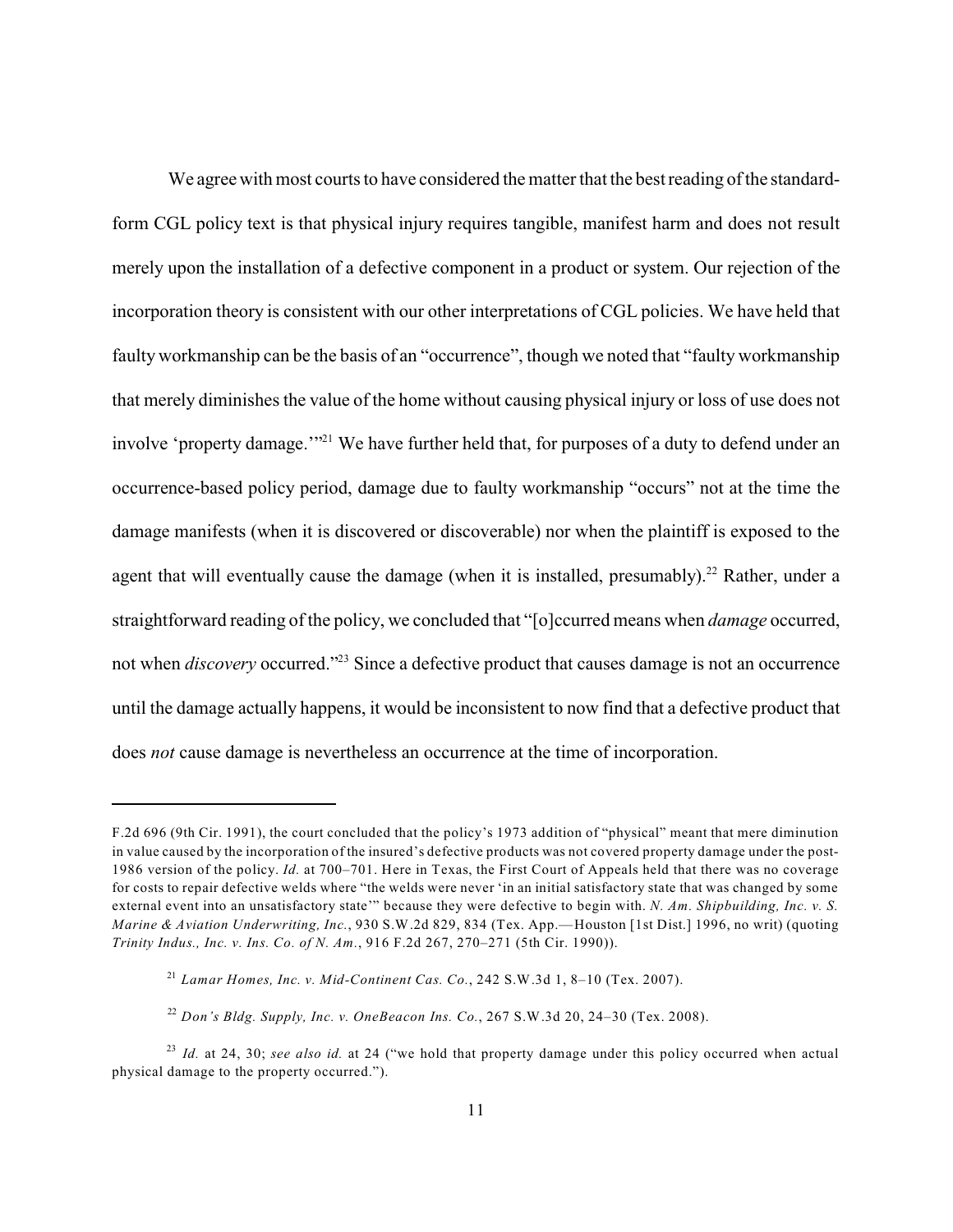The result in this case has a perverse aspect to it. Had ExxonMobil been negligent or reckless—had it not tested the flanges, or had it found the defect but decided to risk the danger of leaks—and an explosion had resulted, U.S. Metals would not be denied coverage for the damages to persons and property for want of physical injury. But because ExxonMobil was careful and cautious, U.S. Metals is not entitled to indemnity for the costs of remedying the installation of the faulty flanges. Nevertheless, we think the text of the policy is clear.

Several associations of contractors argue as amici curiae that the construction industry needs insurance to manage the risk that one contractor's work on a project will damage the entire project and other contractors, resulting in enormous repair costs and downtime.<sup>24</sup> Two insurer groups as amici curiae counter that it would be bad policy to allow contractors to insure against the quality of their own work.<sup>25</sup> This is a disagreement we cannot resolve. Our responsibility is to determine not what coverage should be available but what the CGL policy here provided.

We conclude that ExxonMobil's diesel units were not physically injured merely by the installation of U.S. Metals' faulty flanges.

**B**

But the units *were* physically injured in the process of replacing the faulty flanges. Because the flanges were welded to pipes rather than being screwed on, the faulty flanges had to be cut out,

<sup>&</sup>lt;sup>24</sup> Brief of Amici Curiae Associated General Contractors of America, Texas Building Branch-Associated General Contractors of America, ABC of Texas, American Subcontractors Association, Inc., and ASA of Texas, Inc., in Support of Appellant U.S. Metals, Inc., at 10–11.

<sup>&</sup>lt;sup>25</sup> Brief of Amici Curiae American Insurance Association and Property Casualty Insurers Association of America in Support of Defendant-Appellee, at 3–4.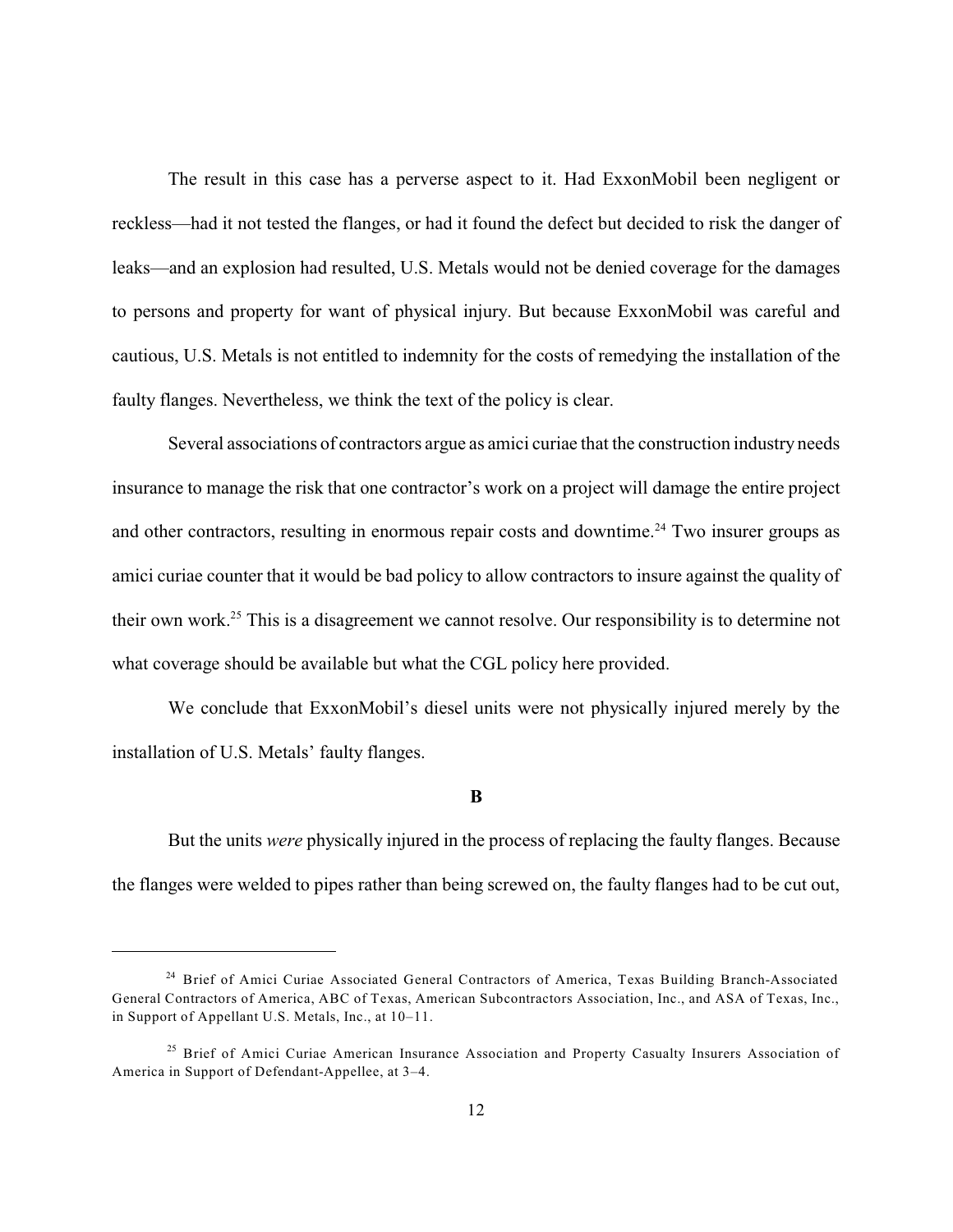pipe edges resurfaced, and new flanges welded in. The original welds, coating, insulation, and gaskets were destroyed in the process and had to be replaced. The fix necessitated injury to tangible property, and the injury was unquestionably physical.

Thus, the repair costs and damages for the downtime were "property damages" covered by the policy unless Exclusion M applies. As explained above, Exclusion M denied coverage of damages to impaired property—defined by the policy as property that could be "restored to use by the . . . replacement" of the faulty flanges. U.S. Metals concedes that if the flanges had been screwed onto the pipes, removal and replacement would have been a simple matter, readily restoring the diesel units to use, and making them "impaired property". But because the flanges were welded in, U.S. Metals argues, restoring the diesel units to use involved much more than simply removing and replacing the flanges alone, and therefore the diesel units were not "impaired property" and Exclusion M does not apply.

We disagree. The policy definition of "impaired property" does not restrict *how*the defective product is to be replaced. U.S. Metals' argument requires limiting the definition to property"restored to use by the . . . replacement of [the flanges]" *without affecting or altering the property in the process*. That limitation cannot be fairly inferred from the text itself, nor would it make sense to do so. In U.S. Metals' view, the diesel units could not be restored to use by replacement of the flanges, not only because they had to be cut out and welded back in, but because of the wholly incidental replacement of insulation and gaskets. Coverage does not depend on such minor details of the replacement process but rather on its efficacy in restoring property to use.

The diesel units were restored to use by replacing the flanges and were therefore impaired